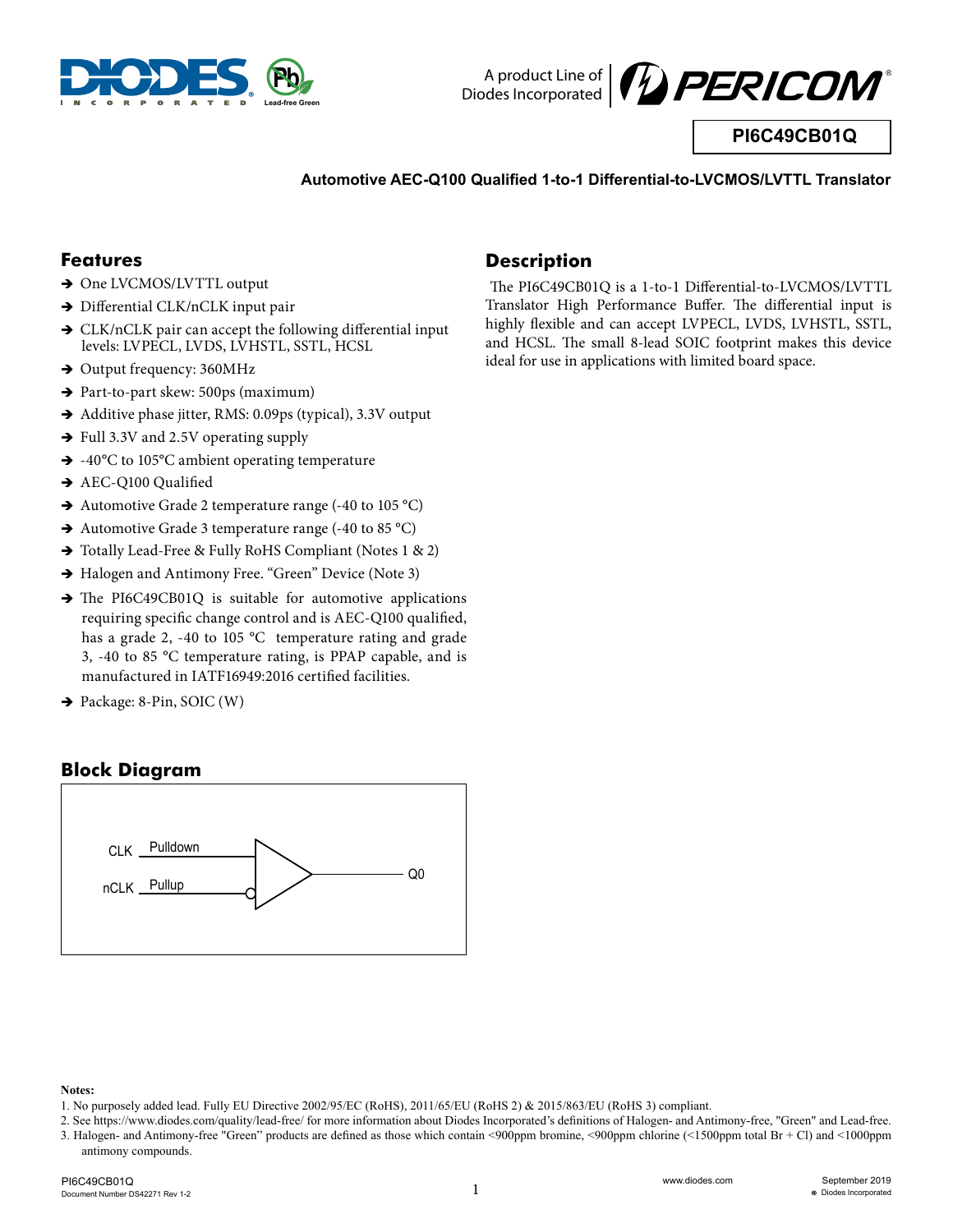



## **PI6C49CB01Q**

## **Pin Configuration**



## **Pin Descriptions**

| Pin#    | Pin Name       |        | Pin Type | <b>Pin Description</b>                                    |
|---------|----------------|--------|----------|-----------------------------------------------------------|
| 1, 4, 6 | NC.            | Unused |          | No connect.                                               |
| 2       | <b>CLK</b>     | Input  | Pulldown | Non-inverting differential clock input.                   |
|         | nCLK           | Input  | Pullup   | Inverting differential clock input.                       |
|         | <b>GND</b>     | Power  |          | Power supply ground.                                      |
|         | Q <sub>0</sub> | Output |          | Single-ended clock output. LVCMOS/LVTTL interface levels. |
| 8       | <b>VDD</b>     | Power  |          | Positive supply pin.                                      |

Note: *Pullup* and *Pulldown* refer to internal input resistors.

## **Pin Characteristics**

| Symbol               | Parameter                            | <b>Test Conditions</b> | Min. | Typ. | Max. | <b>Units</b> |
|----------------------|--------------------------------------|------------------------|------|------|------|--------------|
| $V_{IN}$             | Input Capacitance                    |                        |      | 4    |      | pF           |
| $R_{\text{pULUP}}$   | Input Pullup Resistor                |                        |      | 51   |      | $k\Omega$    |
| $R_{\text{pULDOWN}}$ | Input Pulldown Resistor              |                        |      | 51   |      | $k\Omega$    |
| $V_{\text{PD}}$      | <b>Power Dissipation Capacitance</b> | $VDD = 3.6V$           |      | 23   |      | υF           |
| $R_{\text{OUT}}$     | Output Impedance                     |                        |      |      | 13   |              |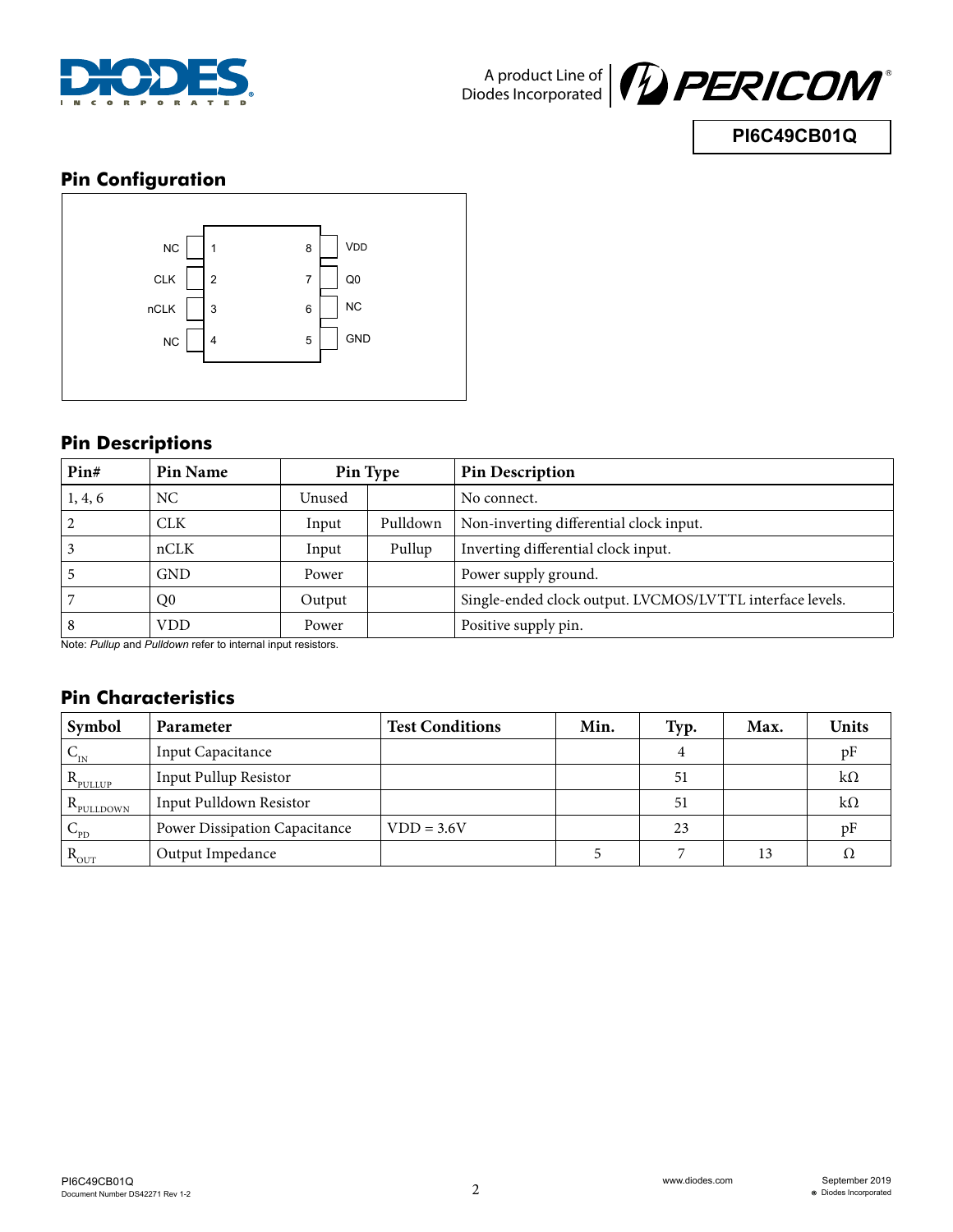



**PI6C49CB01Q**

## **Maximum Ratings**

(Above which useful life may be impaired. For user guidelines, not tested.)

#### **Note:**

Stresses beyond those listed under Absolute Maximum Ratings may cause permanent damage to the device. These ratings are stress specifications only. Functional operation of product at these conditions or any conditions beyond those listed in the DC Characteristics or AC Characteristics is not implied. Exposure to absolute maximum rating conditions for extended periods may affect product reliability.

### **Recommended Operation Conditions**

| <b>Parameter</b>                                   | Min.  | Typ. | Max.  | <b>Units</b>               |
|----------------------------------------------------|-------|------|-------|----------------------------|
| Ambient Operating Temperature (Automotive Grade 2) | -40   |      | 105   | $\circ$                    |
| Ambient Operating Temperature (Automotive Grade 3) | $-40$ |      | 85    | $\mathcal{O}(\mathcal{C})$ |
| Power Supply Voltage (measured in respect to GND)  | 2.375 |      | 3.465 |                            |

## **DC Electrical Characteristics**

**Power Supply DC Characteristics,** VDD =  $3.3V \pm 0.3V$  or  $2.5V \pm 5\%$ ,  $T_A = -40^{\circ}C$  to 105°C

| <b>Symbol</b> | <b>Parameter</b>        | <b>Conditions</b> | Min.  | Typ. | Max.  | <b>Units</b> |
|---------------|-------------------------|-------------------|-------|------|-------|--------------|
| <b>VDD</b>    | Positive Supply Voltage |                   | 3.0   | 3.3  | 3.6   | T 7          |
|               |                         |                   | 2.375 | 2.5  | 2.625 |              |
| <b>IDD</b>    | Power Supply Current    | 25MHz, unloaded   |       |      | 25    | mA           |
|               |                         | 250MHz, unloaded  |       |      | 35    | mA           |

# **LVCMOS / LVTTL DC Characteristics,**  $VDD = 3.3V \pm 0.3V$  or  $2.5V \pm 5\%$ ,  $T_A = -40^{\circ}C$  to 105°C

| <b>Symbol</b> | <b>Parameter</b>                   | <b>Conditions</b>      | Min. | Typ. | Max.  | Units |
|---------------|------------------------------------|------------------------|------|------|-------|-------|
| OH            | Output High Voltage <sup>(1)</sup> | $VDD = 3.6V$           | 2.6  |      | 3.6   |       |
|               |                                    | $VDD = 2.625V$         | 1.8  |      | 2.625 |       |
| OL.           | Output Low Voltage <sup>(1)</sup>  | $VDD = 3.6V$ or 2.625V |      |      | 0.5   |       |

**Note:**

1. Outputs terminated with 50Ω to VDD/2.

## **Differential DC Characteristics,**  $VDD = 3.3V \pm 0.3V$  or  $2.5V \pm 5\%$ ,  $T_A = -40^{\circ}C$  to 105°C

| <b>Symbol</b>     | <b>Parameter</b>                            |            | <b>Conditions</b>                     | Min.           | Typ. | Max.            | Units   |
|-------------------|---------------------------------------------|------------|---------------------------------------|----------------|------|-----------------|---------|
|                   |                                             | nCLK       | $V_{N}$ = VDD = 3.6V or 2.625V        |                |      |                 | μA      |
| $I_{\rm{IH}}$     | Input High Current                          | <b>CLK</b> | $V_{\text{N}}$ = VDD = 3.6V or 2.625V |                |      | 150             | μA      |
|                   | <b>Input Low Current</b>                    | nCLK       | $V_{IN} = 0V$ , VDD = 3.6V or 2.625V  | $-150$         |      |                 | $\mu A$ |
| $I_{\text{IL}}$   |                                             | <b>CLK</b> | $V_{N} = 0V$ , VDD = 3.6V or 2.625V   | $-5$           |      |                 | μA      |
| $V_{pp}$          | Peak-to-Peak Input Voltage                  |            |                                       | 0.15           |      | 1.3             | V       |
| $\rm V_{\rm CRM}$ | Common Mode Input Voltage <sup>(1)(2)</sup> |            |                                       | $GND +$<br>0.5 |      | $VDD -$<br>0.85 | V       |

**Note:**

1. For single ended applications, the maximum input voltage for CLK, nCLK is VDD + 0.3V.

2. Common mode voltage is defined as  $(V_H + V_L)/2$ .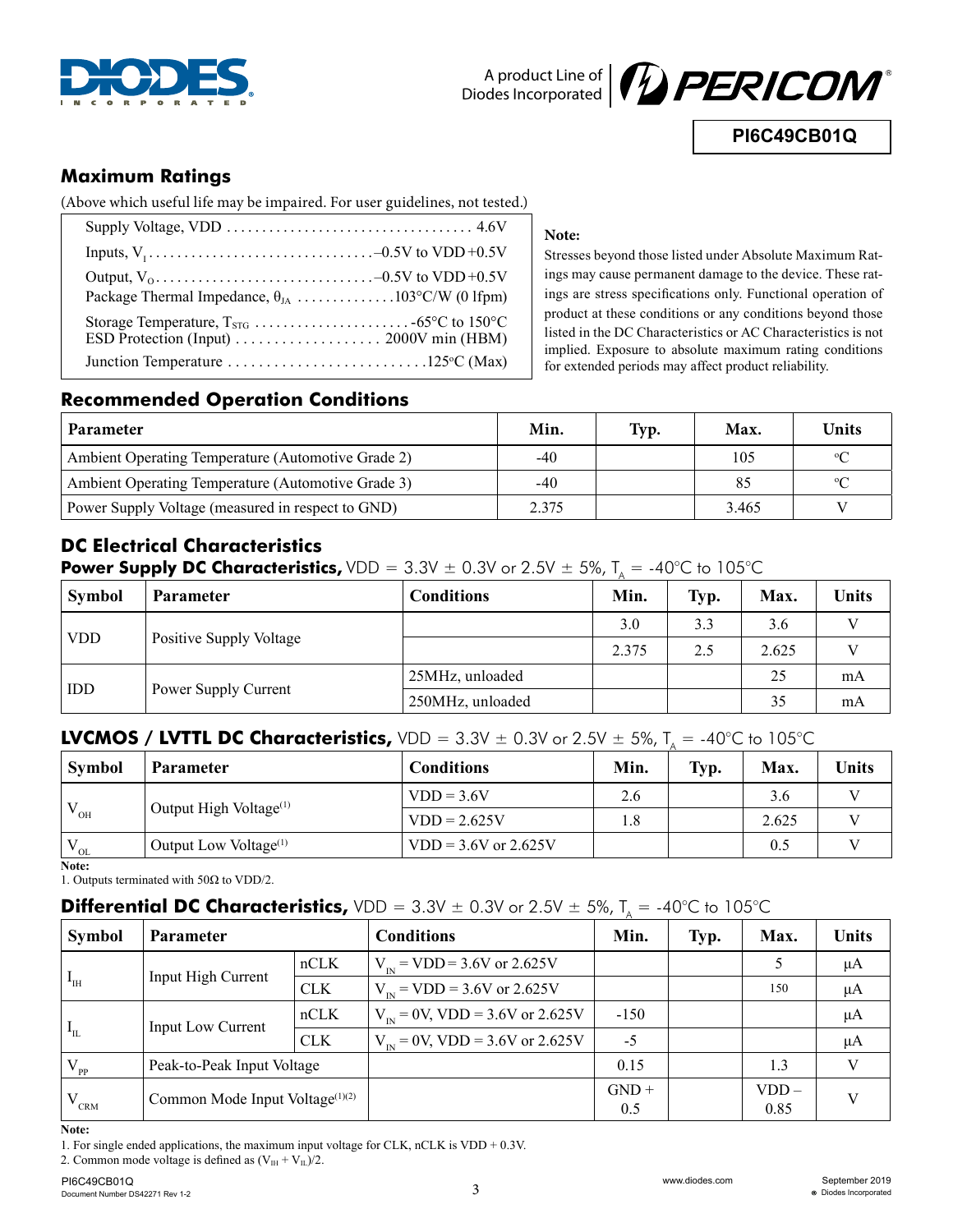



**PI6C49CB01Q**

## **AC Electrical Characteristics**

**AC Characteristics,**  $VDD = 3.3V \pm 0.3V$ ,  $T_a = -40^{\circ}C$  to 105°C

| <b>Symbol</b> | <b>Parameter</b>                    | $\sqrt{ }$<br><b>Conditions</b>                   | Min. | Typ. | Max. | <b>Units</b>  |  |
|---------------|-------------------------------------|---------------------------------------------------|------|------|------|---------------|--|
| $f_{MAX}$     | Output Frequency                    |                                                   | 4    |      | 360  | MHz           |  |
| $t_{\rm PD}$  | Propagation Delay <sup>(1)</sup>    | $f \leq 350$ MHz                                  | 1.6  | 1.8  | 2.0  | ns            |  |
| tsk(pp)       | Part-to-Part Skew <sup>(2)(3)</sup> |                                                   |      |      | 500  | ps            |  |
| tjit          | Buffer Additive Phase Jitter, RMS   | 156.25MHz, Integration Range<br>$(12kHz - 20MHz)$ |      | 0.09 |      |               |  |
|               |                                     | 125MHz, Integration Range<br>$(12kHz - 20MHz)$    |      | 0.15 |      | ps            |  |
| $t_R/t_F$     | Output Rise/Fall Time               | $0.8V$ to $2V$                                    | 80   | 250  | 350  | ps            |  |
| odc           | Output Duty Cycle                   | $f \leq 166$ MHz                                  | 45   | 50   | 55   | $\frac{0}{0}$ |  |
|               |                                     | $166MHz < f \leq 350MHz$                          | 40   | 50   | 60   | $\frac{0}{0}$ |  |

**Note:** 

1. Electrical parameters are guaranteed over the specified ambient operating temperature range. The device will meet specifications after thermal equilibrium has been reached under these conditions.

All parameters measured at  $f_{MAX}$  unless noted otherwise.

2. Measured from the differential input crossing point to the output at VDD/2.

3. Defined as skew between outputs on different devices operating at the same supply voltage and with equal load conditions. Using the same type of inputs on each device, the outputs are measured at VDD/2.

## **AC Characteristics,**  $VDD = 2.5V \pm 5\%$ ,  $T_a = -40^{\circ}C$  to 105°C

| Symbol       | <b>Parameter</b>                    | <b>Conditions</b>                                 | Min. | Typ. | Max. | <b>Units</b>  |  |
|--------------|-------------------------------------|---------------------------------------------------|------|------|------|---------------|--|
| $f_{MAX}$    | Output Frequency                    |                                                   | 4    |      | 360  | MHz           |  |
| $t_{\rm PD}$ | Propagation Delay <sup>(1)</sup>    | $f \leq 350$ MHz                                  | 1.9  | 2.2  | 2.5  | ns            |  |
| tsk(pp)      | Part-to-Part Skew <sup>(2)(3)</sup> |                                                   |      |      | 500  | ps            |  |
| tjit         | Buffer Additive Phase Jitter, RMS   | 156.25MHz, Integration Range<br>$(12kHz - 20MHz)$ |      | 0.04 |      |               |  |
|              |                                     | 125MHz, Integration Range<br>$(12kHz - 20MHz)$    |      | 0.14 |      | ps            |  |
| $t_R/t_F$    | Output Rise/Fall Time               | $20\%$ to 80%                                     | 180  |      | 350  | ps            |  |
| odc          | Output Duty Cycle                   | $f \leq 250$ MHz                                  | 45   | 50   | 55   | $\frac{0}{0}$ |  |
|              |                                     | 250MHz < $f \leq 350$ MHz                         | 40   | 50   | 60   | $\frac{0}{0}$ |  |

**Note:** 

1. Electrical parameters are guaranteed over the specified ambient operating temperature range. The device will meet specifications after thermal equilibrium has been reached under these conditions.

All parameters measured at  $f_{MAX}$  unless noted otherwise.

2. Measured from the differential input crossing point to the output at VDD/2.

3. Defined as skew between outputs on different devices operating at the same supply voltage and with equal load conditions. Using the same type of inputs on each device, the outputs are measured at VDD/2.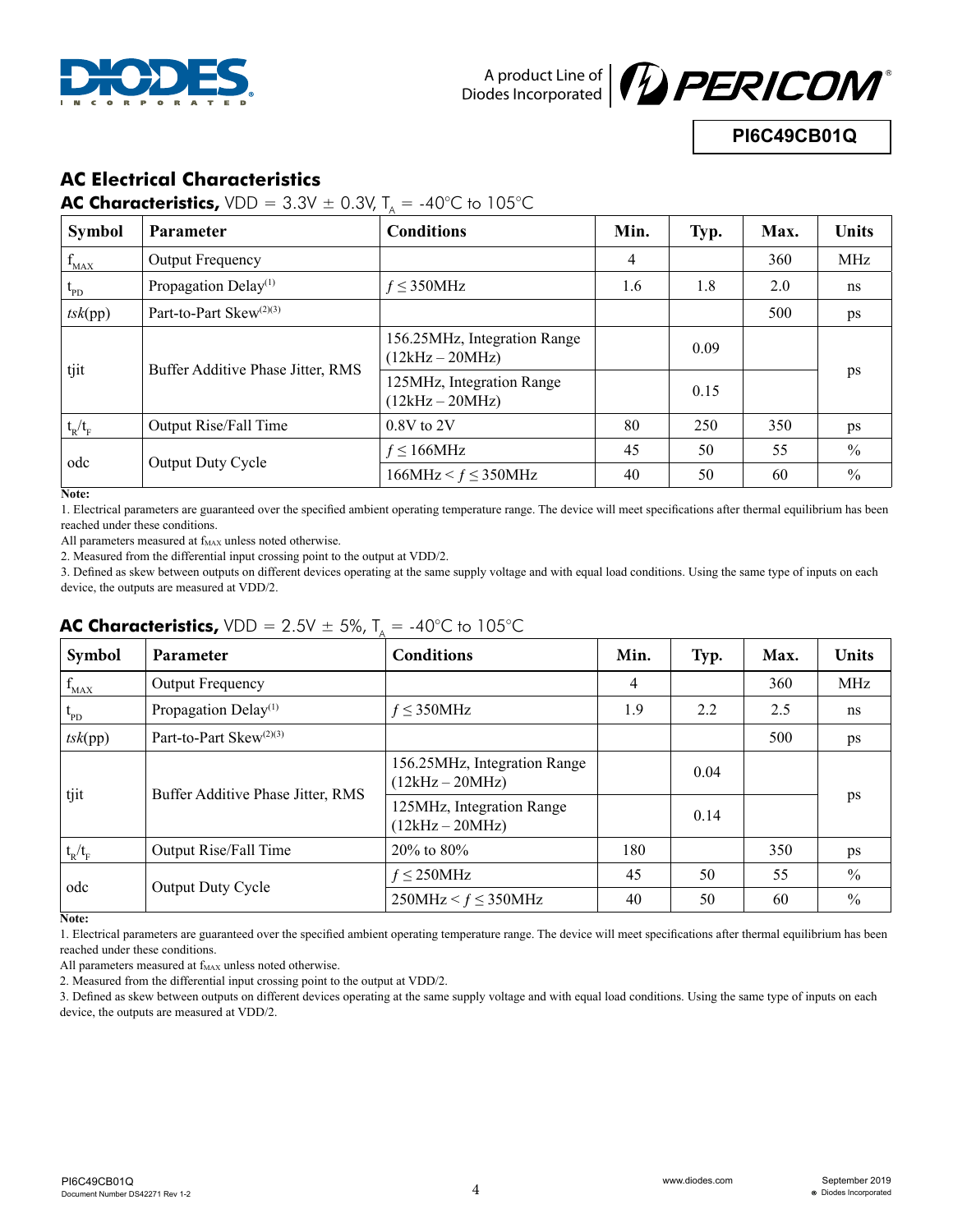



### **PI6C49CB01Q**

## **Application Information**

#### *Wiring the differential input to accept single ended levels*

Figure 1 shows how the differential input can be wired to accept single ended levels. The reference voltage V\_REF = VDD/2 is generated by the bias resistors R1, R2 and C1. This bias circuit should be located as close as possible to the input pin. The ratio of R1 and R2 might need to be adjusted to postion the V\_REF in the center of the input voltage swing. For example, if the input clock swing is only 2.5V and  $VDD = 3.3V$ , V\_REF should be 1.25V and R1/R2 = 0.609.



**Figure 1. Single-ended Input to Differential Input Device**

#### **Thermal Information**

| Symbol | <b>Description</b>                     | Condition |                  |
|--------|----------------------------------------|-----------|------------------|
| ⊌      | Iunction-to-ambient thermal resistance | Still air | 157 °C/W         |
|        | Iunction-to-case thermal resistance    |           | 42 $\degree$ C/W |

## **Part Marking**

Top mark not available at this time. To obtain advance information regarding the top mark, please contact your local sales representative.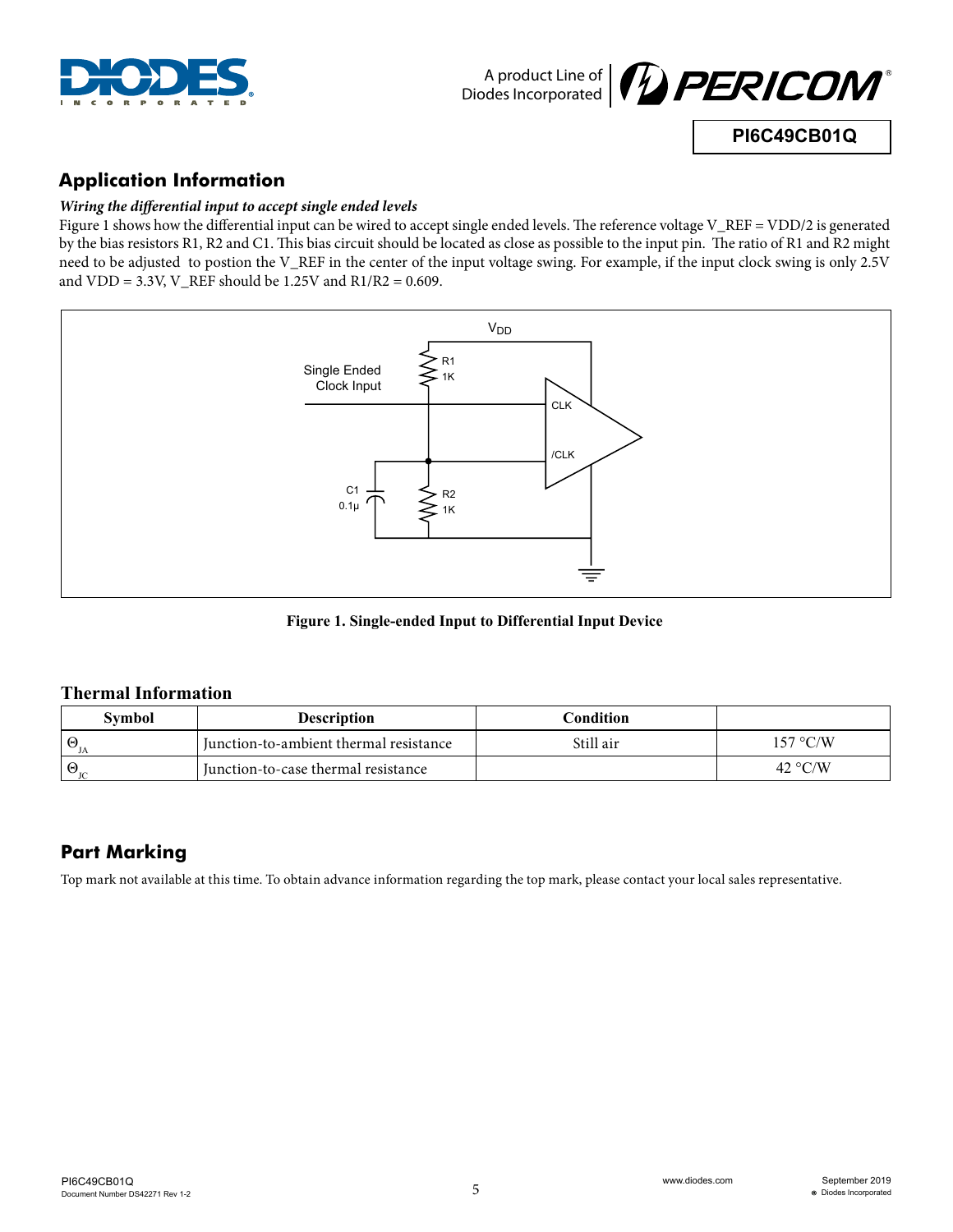



**PI6C49CB01Q**

## **Packaging Mechanical: 8-SOIC (W)**



#### **For latest package info.**

please check: http://www.diodes.com/design/support/packaging/pericom-packaging/packaging-mechanicals-and-thermal-characteristics/

### **Ordering Information**

| <b>Ordering Code</b> | <b>Package Code</b> | <b>Operating Temperature</b> | <b>Package Description</b> |
|----------------------|---------------------|------------------------------|----------------------------|
| PI6C49CB01Q2WEX      | W                   | $-40$ to $105^{\circ}$ C     | 8-pin, 150mil-Wide (SOIC)  |
| PI6C49CB01Q3WEX      | W                   | $-40$ to 85 $^{\circ}$ C     | 8-pin, 150mil-Wide (SOIC)  |

#### **Notes:**

1. No purposely added lead. Fully EU Directive 2002/95/EC (RoHS), 2011/65/EU (RoHS 2) & 2015/863/EU (RoHS 3) compliant.

2. See https://www.diodes.com/quality/lead-free/ for more information about Diodes Incorporated's definitions of Halogen- and Antimony-free, "Green" and Lead-free. 3. Halogen- and Antimony-free "Green" products are defined as those which contain <900ppm bromine, <900ppm chlorine (<1500ppm total Br + Cl) and <1000ppm antimony compounds.

4. Q = Automotive Compliant

5. 2 and  $3 = AEC-Q100$  Grade Level

6.  $E = Pb$ -free and Green

7. X suffix = Tape/Reel